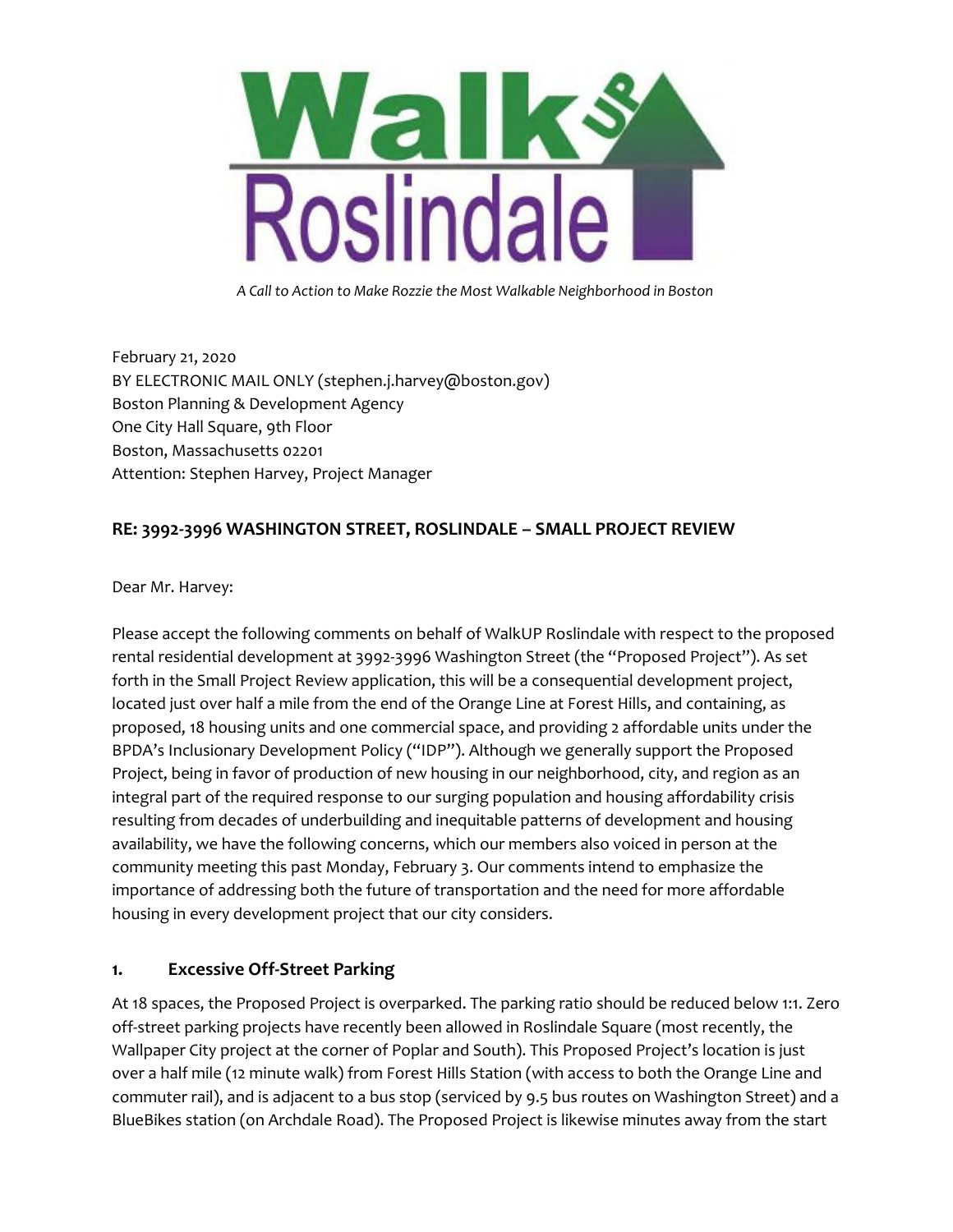of the Southwest Corridor Bicycle Path, which is a major thoroughfare for cycling commuters. All of these sustainable transportation options are complemented by several nearby ZipCar locations and easy access to rideshare services. In light of these ample amenities, excessive parking will undeniably waste resources and induce car ownership and car use, moving our neighborhood and our city away from the mode shift and greenhouse gas and other air pollution reduction goals to which we have committed in GoBoston 2030 and Climate Ready Boston. By devoting more real estate to parking, we guarantee more cars in the neighborhood. By contrast, reducing off-street parking will have direct positive implications on affordability, which is the next issue that we raised at the community meeting.

#### **2. Housing Affordability**

The Proposed Project is located in a part of our neighborhood where household incomes are lower than average and competition for scarce and increasingly expensive housing (there has been almost no new housing constructed in this area for the last several decades) is displacing our most vulnerable neighbors. We can and should do more as a city to make sure that everyone who wants to make their home here is able to do so. We recommend the Proposed Project be increased in height by one story, allowing for more (and more affordable) units to be built.

With available parking reduced below a 1 to 1 ratio, the Proposed Project would also be an especially appropriate project on which to unbundle the parking from the units, so that households that do not need off-street parking can avoid that cost instead of having it included in their unit regardless. By contrast, if the parking spaces remained bundled with the units, car-free families will be less likely to live in this development, since they would be paying a premium for an amenity they do not need. Car ownership is far from a necessity for future residents given the bevy of transportation options described above.

With a reduction in the parking ratio and an increase in the height of the Proposed Project, we would expect that additional affordable units should be built. The number of affordable units should, at a minimum, be doubled (from 2 to 4). The final number should be negotiated when the new design is shown to the community, and if warranted, the number of affordable units could be increased beyond the minimum of 4.

### **3. Mitigation Items**

As part of mitigation, and to improve the safety of residents of the Proposed Project and surrounding neighborhood, we propose the following items:

- Vision Zero improvements for the intersection of Washington Street and Archdale Road, including raised crosswalks crossing Archdale Road
- Installation of covered bus stops at the intersection of Archdale and Washington
- Installation of at least one safe crosswalk across Washington Street between Archdale Road and Firth Road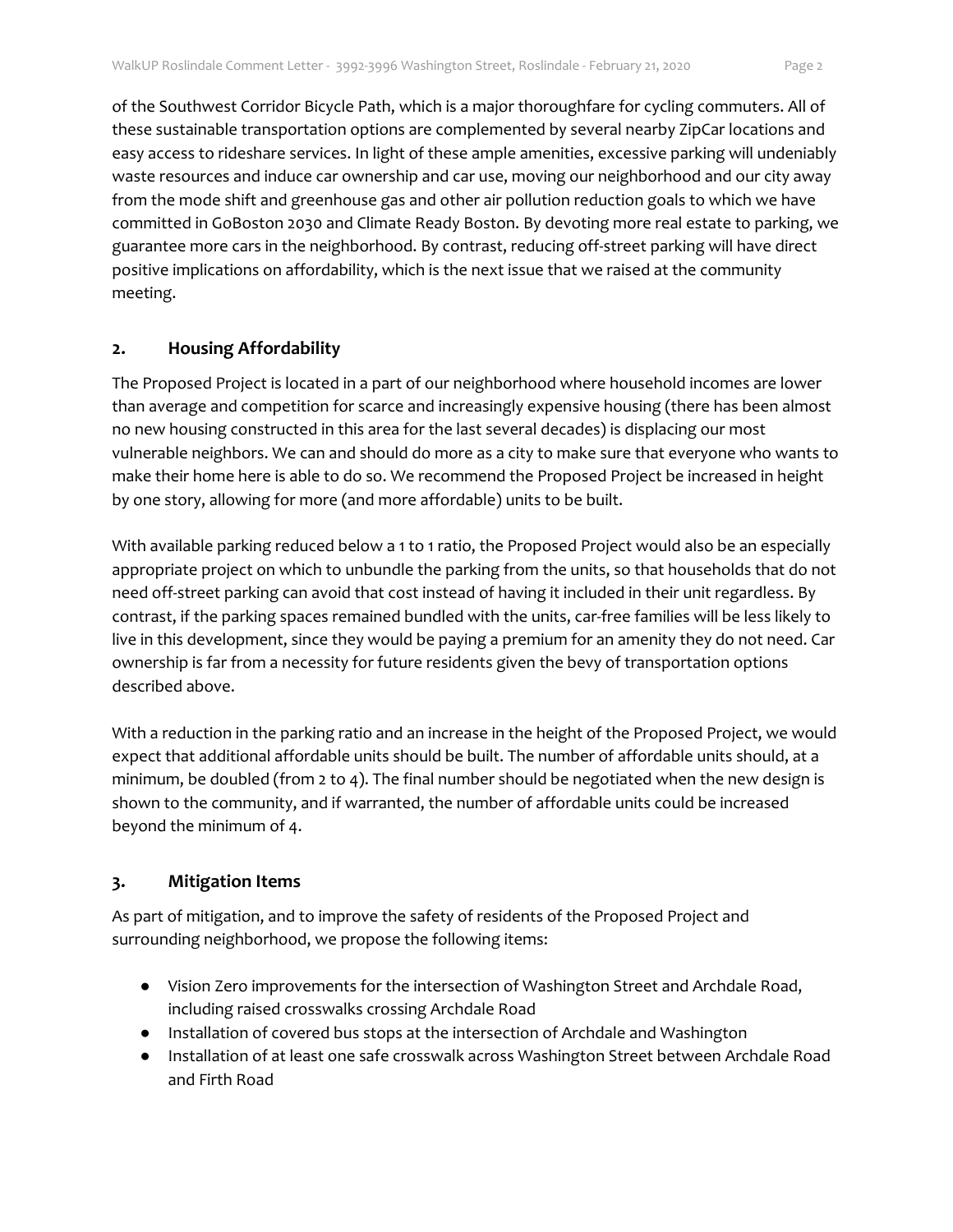### **4. Roslindale Gateway Path/Blackwell Path Extension and Arboretum Road**

The Proposed Project's location is 0.1 miles (3 minute walk) to the South Street Arnold Arboretum entrance. When completed, the Roslindale Gateway Path will be an amenity for residents of the development and the broader surrounding neighborhood. A significant contribution for this effort would be an excellent way for this Proposed Project to bring value and increased accessibility to its own backyard immediately.

## **5. Green Building**

The Proposed Project is below the Large Project Review threshold and is only technically required to meet building code-based energy efficiency and green building requirements. However, the BPDA should require the Proposed Project to exceed those limited standards and approach Net Zero/Zero Plus/LEED Gold-Platinum standards. If our city is truly serious about preparing for and attempting to mitigate the climate crisis, all new buildings need to be far more efficient in their use of energy. The Proposed Project should be a "net zero" building (energy used equals the amount of energy generated by the building on an annual basis). A BPDA-approved proposed 14-unit residential addition to Roslindale Hardware (at 4407 Washington St - just a mile down the street from the Proposed Project) is an excellent example of how to use solar and energy efficient techniques and materials to create a structure that is close to or better than net zero.

The Commonwealth is decarbonizing the grid rapidly, so investing in electric and renewable infrastructure in the Proposed Project is critical to avoid erecting a building that will emit more CO<sub>2</sub> for decades to come. We assert that:

- All appliances should be electric.
- Heating and cooling should be provided by either ground- or air-sourced heat pumps. Utility incentives and tax credits (such as SMART, the Solar Massachusetts Renewable Target) can help reduce the cost.
- Solar panels should be included in the design. Other developments in the area have considered retrofitting their buildings only to give up due to the logistical hurdles of dividing up costs and benefits amongst multiple units, as well as the significant cost of modifying an existing structure (versus including solar from the start).
- Each parking space should have access to an electric vehicle charging station. At a minimum, dark conduit should be installed next to each space so that adding charging stations could be accomplished with minimum expense in the future.

After the Proposed Project is built, it will be too late to implement these energy efficiency measures that could easily be incorporated at the design phase.